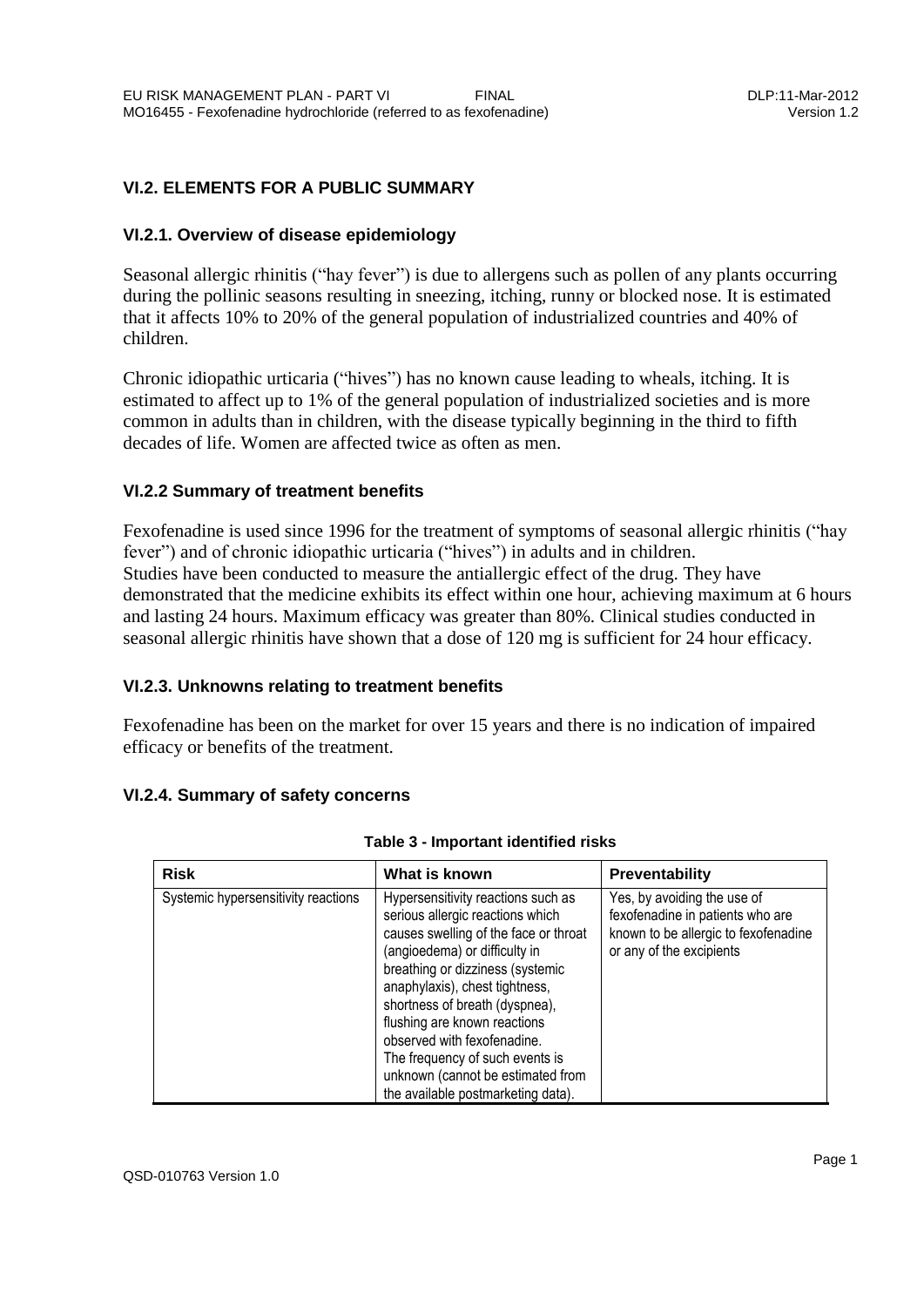| <b>Risk</b>                                                          | What is known                                                                                                                                                                              | <b>Preventability</b>                                      |
|----------------------------------------------------------------------|--------------------------------------------------------------------------------------------------------------------------------------------------------------------------------------------|------------------------------------------------------------|
| Cardiovascular events (tachycardia<br>and palpitations) <sup>a</sup> | Tachycardia and palpitations are<br>reactions observed with<br>fexofenadine. The frequency of<br>such events is unknown (cannot be<br>estimated from the available<br>postmarketing data). | Yes, by informing healthcare<br>professionals and patients |

#### **Table 4 - Important potential risks**

*a* Except in MRP countries where this risk is considered as important identified risk on regulatory grounds from health authorities.

MRP: Mutual Recognition Procedure

| <b>Risk</b>                                                                                      | What is known                                                                                                                                                                                                                                                                                                                                                          |  |
|--------------------------------------------------------------------------------------------------|------------------------------------------------------------------------------------------------------------------------------------------------------------------------------------------------------------------------------------------------------------------------------------------------------------------------------------------------------------------------|--|
| Pregnant and lactating women                                                                     | Studies performed in mice did not affect fertility, did not cause malformation<br>of embryon or foetus (1)(2).<br>However, there are no adequate studies of fexofenadine in pregnancy in<br>human use and that there are no data on lactating women. Therefore, The<br>use of fexofenadine is not recommended during pregnancy unless<br>necessary and breast-feeding. |  |
| Treatment of seasonal allergic rhinitis<br>(hay fever) in children aged less than<br>6 years old | The efficacy and safety of fexofenadine have not been established in<br>children aged less than 6 years old.                                                                                                                                                                                                                                                           |  |
| Treatment of chronic idiopathic urticaria<br>(hives) in children aged less than<br>12 years old. | The efficacy and safety of fexofenadine have not been established in<br>children aged less than 12 years old.                                                                                                                                                                                                                                                          |  |

## **Table 5 - Missing information**

# **VI.2.5. Summary of additional risk minimization measures by safety concern**

Not applicable since no additional risk minimization measures are required.

# **VI.2.6. Planned post authorization development plan**

There is no post authorization development plan for fexofenadine.